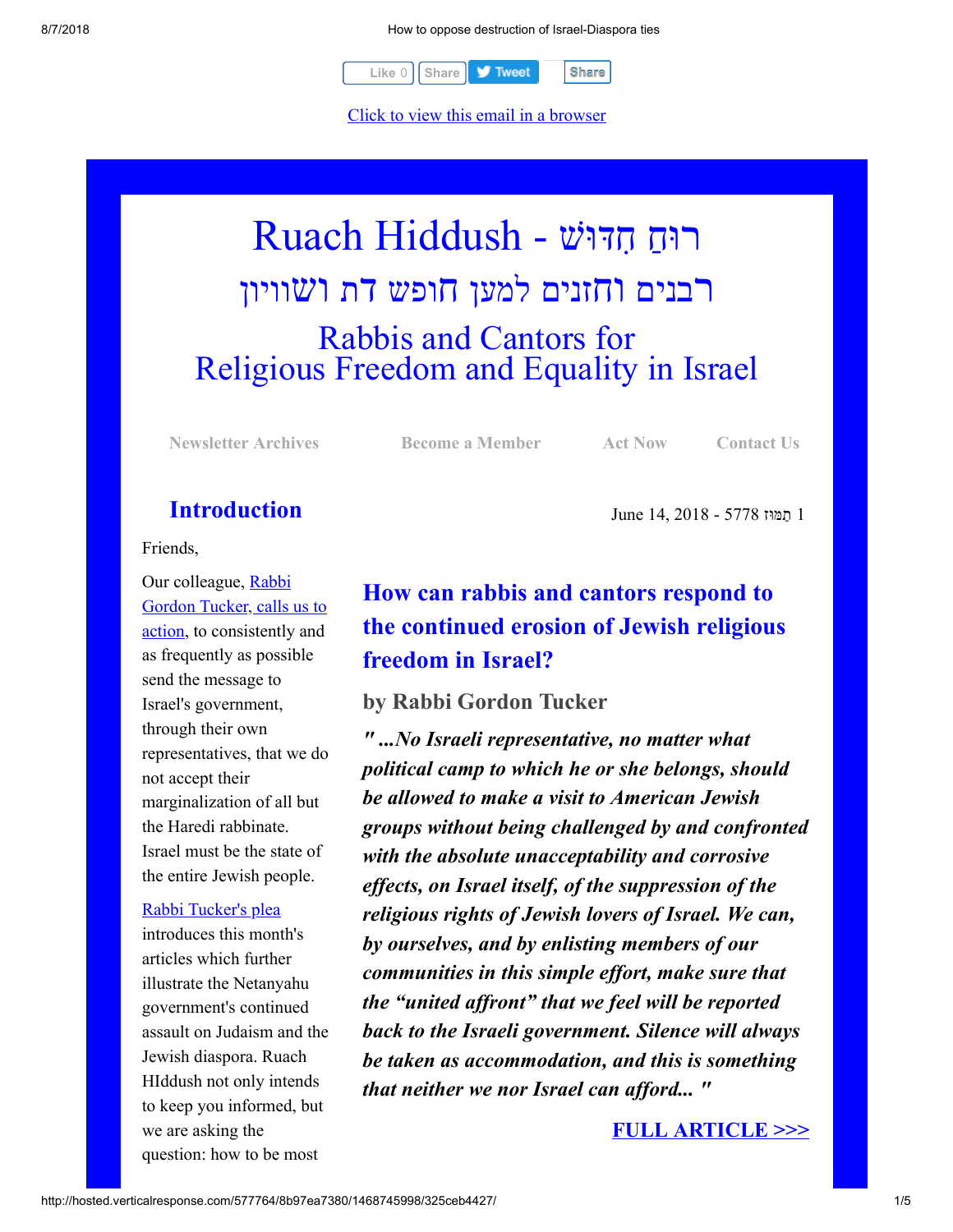effective in opposing the destruction of the religious ties between all but ultra-Orthodox Israelis and the Jews of the Diaspora. The Netanyahu government is redefining Zionism with us on the outside, with the result of driving away from Israel liberal North American Jews in particular.

Whether the issue is conversion courts, civil marriage, keeping a data base of "who is a Jew" for Israel's government utilizing an exclusively Haredi definition, or any of the other manifestations of assault on the legitimacy of our rabbis and our movements, our direct response to Israel's government must be clear, direct and effective.

We look forward to your response.

Write to us at: [ruach@hiddush.org](http://cts.vresp.com/c/?FreedomofReligionfor/8b97ea7380/325ceb4427/54df5ac595)

,בידידות

Mark H. Levin Editor-in-Chief, Ruach Hiddush

#### **Contact us**

Email: [ruach@hiddush.org](http://cts.vresp.com/c/?FreedomofReligionfor/8b97ea7380/325ceb4427/d5a35ff64b) Phone (US): [415-261-3404](http://cts.vresp.com/c/?FreedomofReligionfor/8b97ea7380/325ceb4427/975fdac4da) Phone (Israel): [054-779-1179](http://cts.vresp.com/c/?FreedomofReligionfor/8b97ea7380/325ceb4427/59aaf98121)

## **Change.org - Equal Treatment for Yosef Kibita and Ugandan Jews in Israel**

### **by Masorti Foundation**

**The recent decision of Israel's Interior Ministry to deny the request of Yosef Kibita of the Jewish Abayudaya community in Uganda to make Aliyah, and the decision to deny recognition of the Abayudaya as a "recognized" Jewish community, violate Israeli law and Zionist principles. Under the law, a convert may make Aliyah if he or she is a member of a Jewish community recognized by one of the three principal streams of the Jewish religion and/or by the Jewish Agency for Israel. In the case of the Abayudaya, they are a recognized community by the Jewish Agency, as well as by Masorti Olami, Masorti Israel and the Conservative Movement.**

#### **[SIGN THE PETITION >>>](http://cts.vresp.com/c/?FreedomofReligionfor/8b97ea7380/325ceb4427/70153c4771/signed=true)**

### **Number of Israelis Marrying Outside Rabbinate Rising, Even Among Orthodox Jews**

#### **By Judy Maltz**

**New survey includes first ever numbers on unrecognized Jewish wedding ceremonies performed outside of Orthodox establishment, highlighting Israelis' growing contempt for Chief Rabbinate**

#### **[FULL ARTICLE >>>](http://cts.vresp.com/c/?FreedomofReligionfor/8b97ea7380/325ceb4427/e908d04d11)**

**U.S. Jews Say Israel Is Losing Their Support by Capitulating to ultra-Orthodox Demands**

**By Judy Maltz**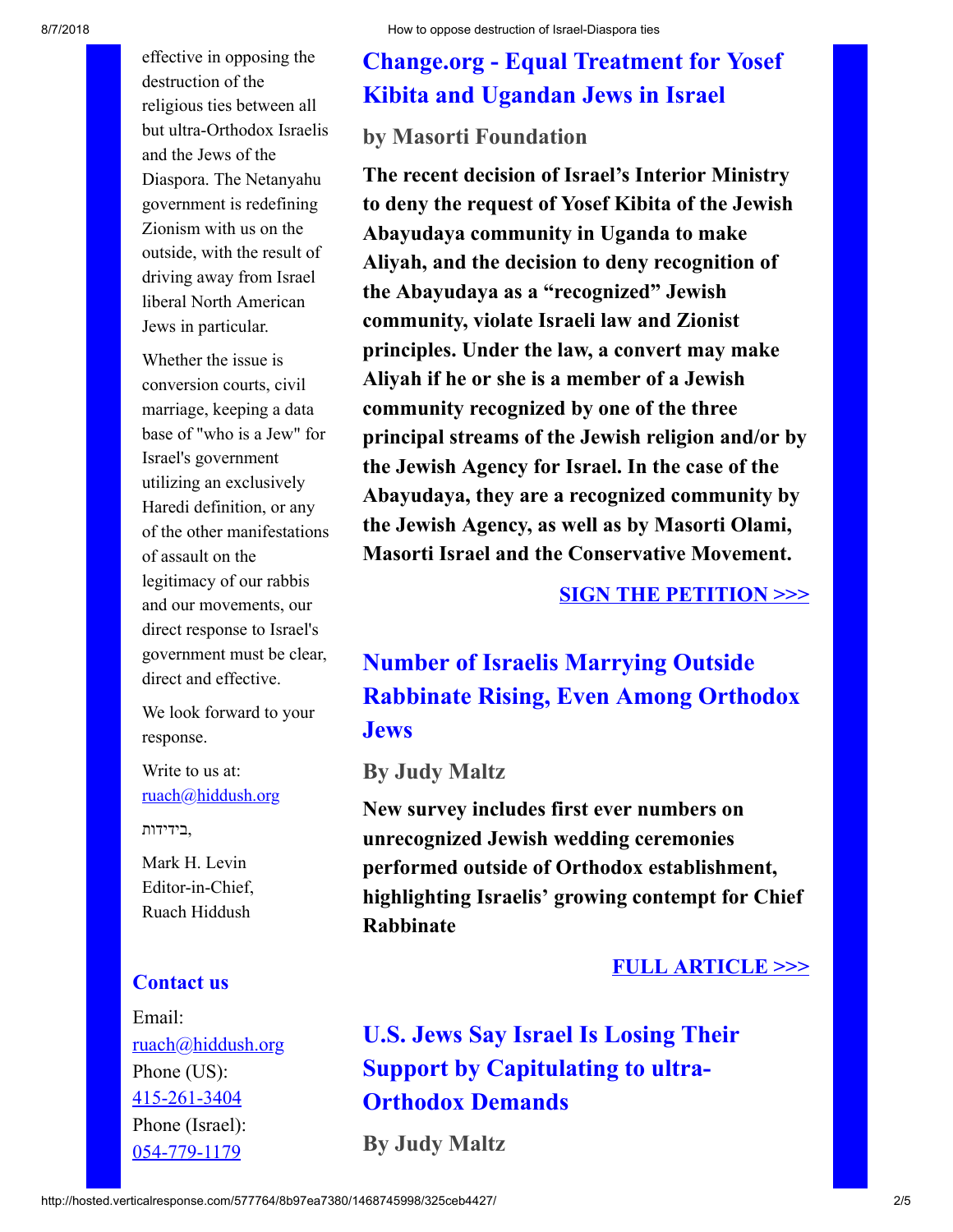**If 'unprecedented' divisions on conversions, marriage and Western Wall prayer continue, 'you will have nobody' left to defend Israel abroad, AJC leaders warn Knesset session**

#### **[FULL ARTICLE >>>](http://cts.vresp.com/c/?FreedomofReligionfor/8b97ea7380/325ceb4427/6b868f1bfd)**

### **Haredi MK pushes establishment of national genealogy database**

**by Arutz Sheva Staff**

**A haredi lawmaker has announced plans to advance legislation which if passed would establish a national genealogical database, listing every individual whose Jewishness has been verified by the Israeli Chief Rabbinate.**

#### **[FULL ARTICLE >>>](http://cts.vresp.com/c/?FreedomofReligionfor/8b97ea7380/325ceb4427/6444692219)**

### **Israelis Balk At Input From U.S. Jews: Survey**

**By Stewart Ain**

**Rabbi Wernick, asked what he believes UJA-Federation of New York should do based on these results, replied in an email: "I think UJA can be even more strategic in its funding in Israel to address the gaps that this data shows are growing. For example, we should increase opportunities for ordinary Israelis and North Americans (not just leadership) to meet and discuss and debate the issues that are the substance of the shared values of mutual importance … . Further, we should insist that our funding go to organizations and causes that promote a stronger relationship between our communities and reduce or eliminate funding to those that do not."**

#### **[FULL ARTICLE >>>](http://cts.vresp.com/c/?FreedomofReligionfor/8b97ea7380/325ceb4427/a4a0834966)**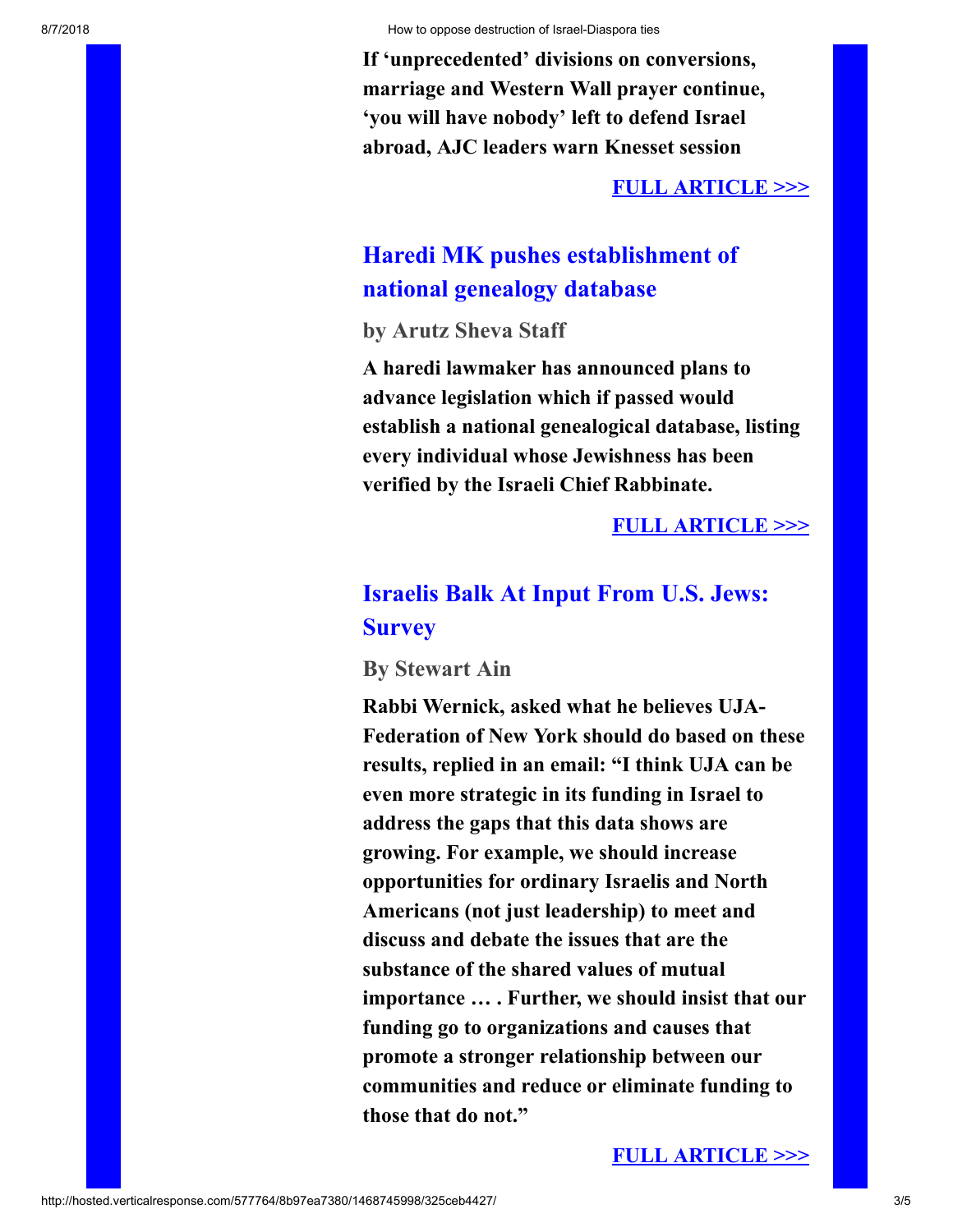### **Diaspora rabbinical judges could have to take exams to get Chief Rabbinate's OK**

**By Marissa Newman**

**Israel's Chief Rabbinate ... released its proposed criteria for the recognition of rabbinical courts abroad for the purposes of conversions to Judaism and divorce ... It mandates that rabbinical courts seeking Israeli recognition of their conversions and divorce proceedings be Orthodox, permanent (as opposed to panels that convene only when cases arise), and recognized in their home countries.**

#### **[FULL ARTICLE >>>](http://cts.vresp.com/c/?FreedomofReligionfor/8b97ea7380/325ceb4427/70b2198a26)**

### **Conservative Movement to Petition Top Court After Israel Resolves Not to Recognize Ugandan Jews**

**By Judy Maltz**

**The Conservative movement intends to petition the High Court of Justice following Israel's decision to deny recognition to Uganda's Jewish community.**

**[FULL ARTICLE >>>](http://cts.vresp.com/c/?FreedomofReligionfor/8b97ea7380/325ceb4427/e77b9ab913)**

ַ רוּ"ח ִ ּ חדוּ"שׁ היא ארגון של רבנים וחזנים הפועל למימוש מלא של הבטחת מגילת הצעמאות לחופש דת ושוויון. מימוש הבטחה זו חיוני לחיזוק זהותה של מדינת ישראל כמדינה יהודית ודמוקרטית ולהמשך השותפות עם העם היוהדי לתפוצותיו.

Ruach Hiddush is a network of Rabbis and Cantors working to fully realize the promise of Israel's Declaration of Independence, which guarantees religious freedom and equality. The fulfillment of this promise is vital for strengthening Israel as a Jewish and democratic state, and for maintaining the solidarity of world Jewry.

ִ מיזם ש ל חדּוּ"שׁ Hiddush of project a